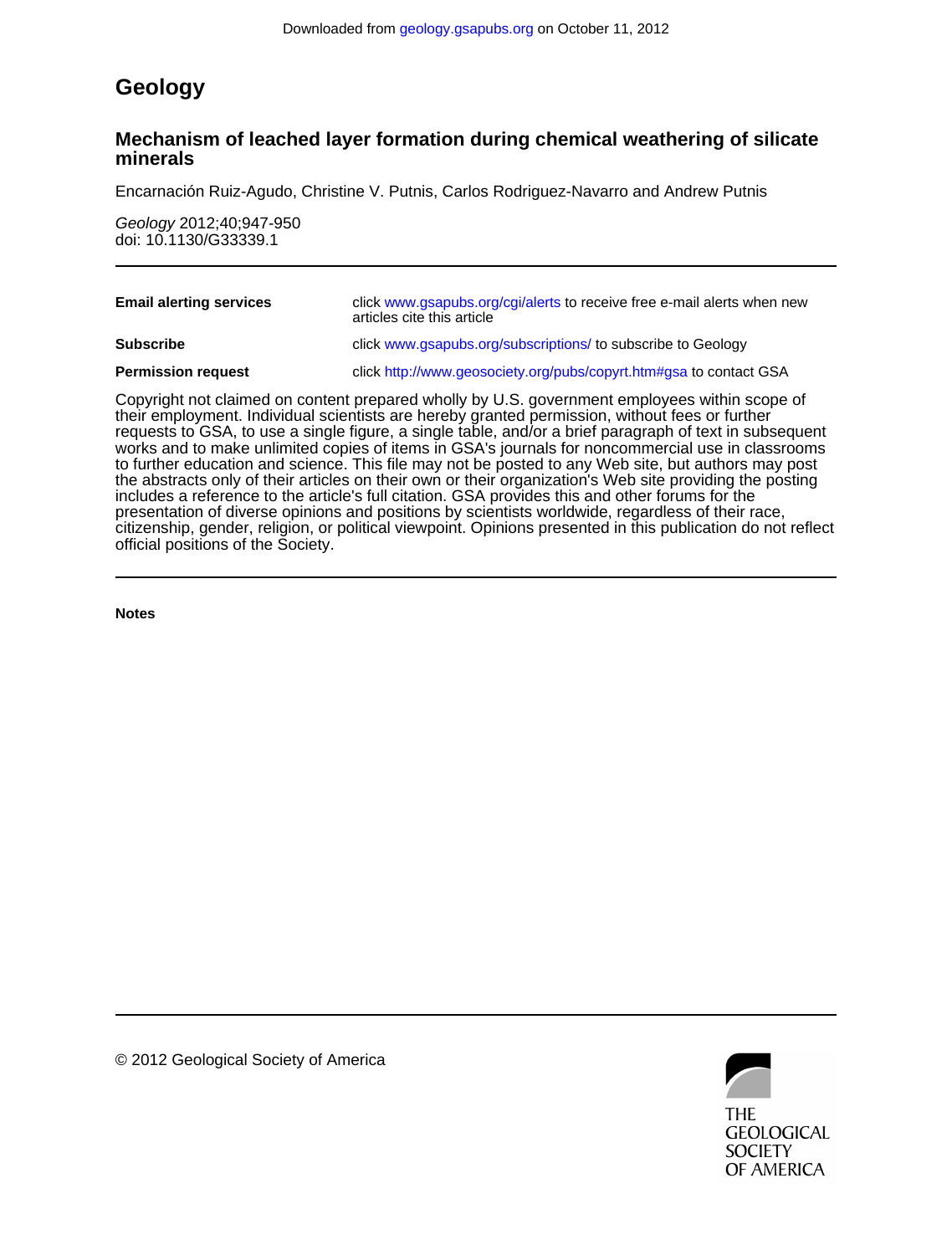# Mechanism of leached layer formation during chemical weathering of silicate minerals

Encarnación Ruiz-Agudo<sup>1, 2</sup>, Christine V. Putnis<sup>1</sup>, Carlos Rodriguez-Navarro<sup>2</sup>, and Andrew Putnis<sup>1</sup> 1Institut für Mineralogie, University of Münster, Corrensstrasse 24, 48149, Münster, Germany 2Department of Mineralogy and Petrology, University of Granada, Fuentenueva s/n, 18071 Granada, Spain

#### **ABSTRACT**

**The dissolution of most common multicomponent silicate minerals and glasses is typically incongruent, as shown by the nonstoichiometric release of the solid phase components. This results in the formation of so-called surface leached layers. Due to the important effects these leached layers may have on mineral dissolution rates and secondary mineral formation, they have attracted a great deal of research. However, the mechanism of leached layer formation is a matter of vigorous debate. Here we report on an in situ atomic force microscopy (AFM) study of the dissolution of wollastonite, CaSiO3 , as an example of leached layer formation dur**ing dissolution. Our in situ AFM results provide, for the first time, clear direct experimental **evidence that leached layers are formed in a tight interface-coupled two-step process: stoichiometric dissolution of the pristine mineral surfaces and subsequent precipitation of a secondary**  phase (most likely amorphous silica) from a supersaturated boundary layer of fluid in contact **with the mineral surface. This occurs despite the fact that the bulk solution is undersaturated**  with respect to the secondary phase. Our results differ significantly from the concept of pref**erential leaching of cations, as postulated by most currently accepted incongruent dissolution models. This interface-coupled dissolution-precipitation model has important implications in understanding and evaluating dissolution kinetics of major rock-forming minerals.**

#### **INTRODUCTION**

Dissolution is a key process in every fluidrock interaction, such as in chemical weathering,  $CO<sub>2</sub>$  carbonation reactions, metasomatism, and metamorphism. To attempt to quantify and model the rates of reactions involving dissolution, we need to understand the mechanism. Multicomponent silicate minerals are major components of many rocks, and consequently their low-temperature weathering is of paramount importance for understanding a wide range of geochemical processes (Weissbart and Rimstidt, 2000). Many of these minerals dissolve incongruently, as reflected in the observed pattern of element release to aqueous solutions during laboratory dissolution experiments (i.e., the elemental molar ratios measured in the fluid are different from those in the solid, especially at the initial stages of dissolution; e.g., see Casey et al., 1993; Pokrovsky and Schott, 2000; Hellmann et al., 2003; Brantley, 2008; Tisserand and Hellmann, 2008; Daval et al., 2011). This phenomenon results in the formation of so-called leached layers, which are chemically and structurally altered zones at the fluid-solid interface as much as several thousand angstroms thick and depleted in some elements relative to the bulk mineral composition (Casey et al., 1993; Brantley, 2008; Hellmann et al., 2012). The formation mechanism of these layers has been the subject of much research and debate. A widely accepted view is that there is a preferential release of certain elements to the solution (i.e., nonstoichiometric dissolution) due to differences in their bond strengths (Weissbart and Rimstidt, 2000). However, many of the obser-

vations made on experimentally and naturally altered interfaces of silicate minerals (Hellmann et al., 2003, 2012) and glasses (e.g., Geisler et al., 2010) cannot be explained by a leaching or diffusion process. In this sense, the pioneering work by Hellmann et al. (2003) shows that the extremely sharp interface between the parent mineral and the altered layer cannot be modeled assuming an interdiffusion of protons and cations in the leached layer. Our direct observations support Hellmann's conclusions. These observations could be interpreted in terms of an interface-coupled dissolution-precipitation model (see Putnis, 2009, for a review of this reaction mechanism). This model assumes that the dissolution is initially stoichiometric, but is coupled with the precipitation of a secondary phase from a supersaturated boundary layer of fluid, while the bulk solution may remain undersaturated with respect to such a secondary phase.

Most studies reporting leached layer formation lack in situ and in tempore observations of the reacting mineral surfaces, and thus do not provide unequivocal experimental evidence that confirms any of the hypotheses described above. Most mechanistic interpretations have been based on measurements of total fluxes of dissolved ions and chemical analysis of the reacting surface, mostly by X-ray photoelectron spectroscopy or transmission electron microscopy (see Hellmann et al., 2003; Brantley, 2008). In this study, in situ nanoscale atomic force microscopy (AFM) observations of the reacting surfaces and chemical analysis of the output solutions during wollastonite  $(CaSiO<sub>3</sub>)$ dissolution at room temperature at acidic pH

are combined in order to establish the mechanism of formation of chemically altered surface layers during mineral dissolution. Wollastonite dissolves incongruently under acidic conditions, forming silica-rich alteration layers (Rimstidt and Dove, 1986; Casey et al., 1993; Xie and Walther, 1994; Weissbart and Rimstidt, 2000; Green and Lüttge, 2006; Daval et al., 2009a, 2009b), and is used here as a model for other multicomponent minerals that are known to dissolve incongruently. We suggest that the experimental strategy of direct observation used in this study is the most effective way to understand the mechanism of incongruent mineral dissolution and leached layer formation.

#### **MATERIALS AND METHODS**

High purity wollastonite crystals from Barberton District (Mpumalanga Province, South Africa) were cleaved with a knife blade to obtain millimeter-size  $({\sim}3 \times 3 \times 1$  mm) fragments. AFM in situ dissolution experiments were carried out by passing acidic solutions (pH 1.5–5.9) over cleavage surfaces. Solutions were prepared immediately before the experiments using double-deionized water (resistivity >18  $m\Omega$  cm<sup>-1</sup>) and adjusting the solution pH using HCl. The absence of calcium and silicon in the input solutions ensured constant far-from-equilibrium conditions with respect to the original wollastonite. In situ observations and measurements were performed using a Digital Instruments Nanoscope III Multimode AFM equipped with a fluid cell and working in contact mode under ambient conditions ( $20 \pm 1$  °C). The solutions flowed continuously at  $\sim$ 100 mL h<sup>-1</sup> from a syringe coupled to an O-ring–sealed fluid cell containing the sample crystal. AFM images were collected using  $Si<sub>3</sub>N<sub>4</sub>$  tips (Veeco Instruments, tip model NP-S20) and analyzed with the Nanoscope software (version 5.12b48).

Aliquots of effluent solution were collected continuously (in 4 min batches) and analyzed for Ca and Si using inductively coupled plasma– optical emission spectrometry (Varian Vista proaxial) and colorimetry (molybdate blue method; Grasshoff et al., 1983), respectively. Fluxes of dissolved Ca and Si (representing dissolution rates) were calculated as follows:

$$
r_{\rm i} = \frac{\left[i\right]_T Q}{A},\tag{1}
$$

where [i] is the concentration of calcium or silicon in the effluent solution (mol  $m^{-3}$ ), *Q* is the

<sup>© 2012</sup> Geological Society of America. For permission to copy, contact Copyright Permissions, GSA, or editing@geosociety.org.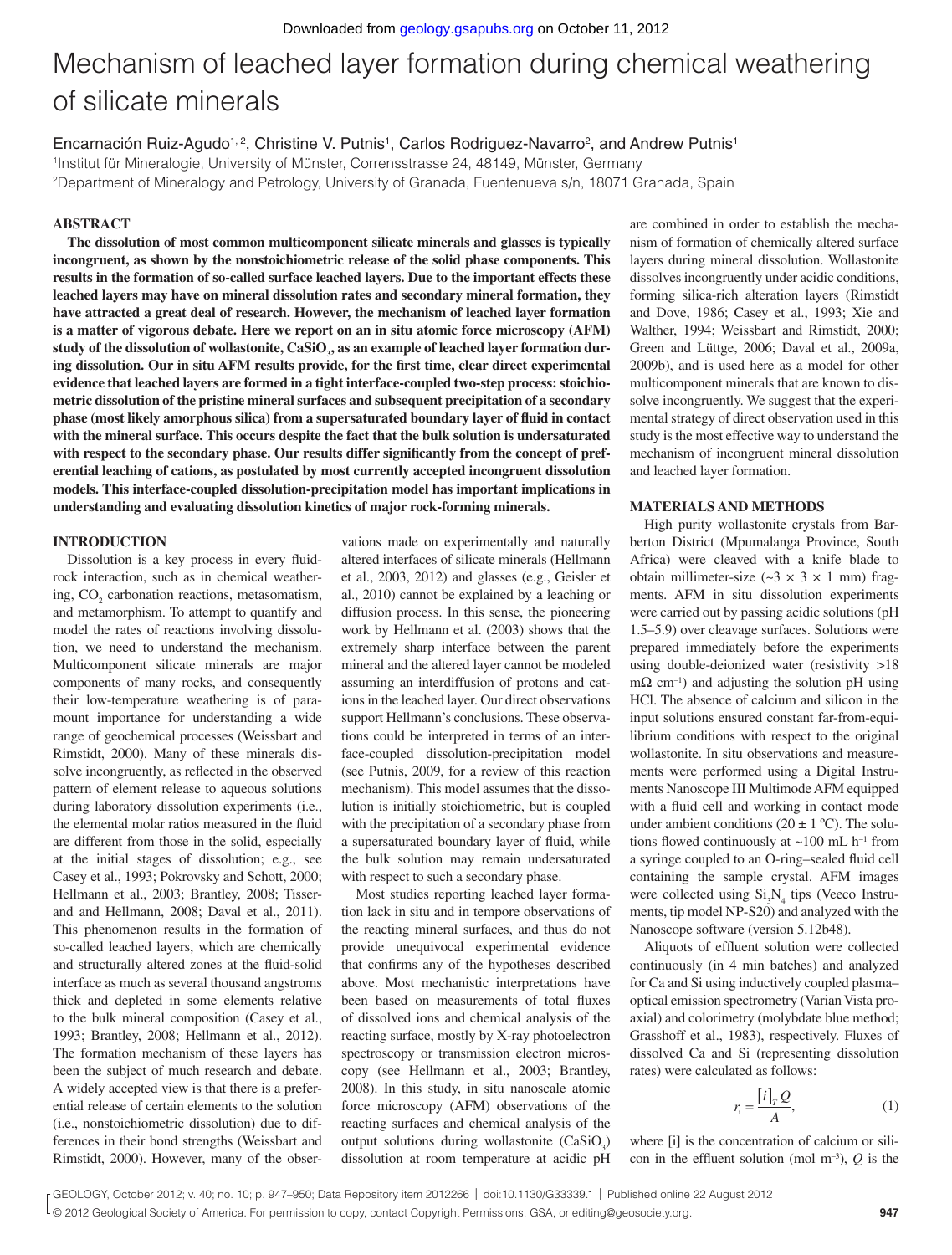solution flow rate  $(m^3 s^{-1})$ , and *A* is the BET (i.e., Brunauer, Emmett, Teller method) surface area of the original crystal exposed to the solution (m<sup>2</sup>). To isolate any potential artifact on dissolution rates associated with the interaction between the AFM tip and the mineral surface, parallel flow-through experiments at pH 1.5 were performed, aimed at reproducing the AFM experiments, using Teflon reactors (5 mL volume) containing  $0.1862 \pm 0.0010$  g of solid (BET surface area  $0.45 \text{ m}^2 \text{ g}^{-1}$ ) and using the same solution flow rate  $(100 \text{ mL h}^{-1})$  as used for the AFM experiments.

MicroRaman spectroscopy (JASCO NRS-5100, equipped with 532 nm diode laser) and field emission scanning electron microscopy (FESEM; Carl Zeiss Gemini) coupled with energy dispersive spectroscopy microanalysis were used to study the surface of reacted minerals.

#### **EXPERIMENTAL RESULTS AND DISCUSSION**

Most studies reporting incongruent dissolution of wollastonite and the formation of leached layers conclude that this behavior is due to exchange of protons for  $Ca^{2+}$  ions, which are preferentially released into solution, leaving behind a silica-enriched layer (e.g., Casey et al., 1993; Xie and Walther, 1994; Weissbart and Rimstidt, 2000). This (amorphous) Si-rich layer is proposed to restructure and dissolve releasing silica units with different degrees of polymerization (Casey et al., 1993; Weissbart and Rimstidt, 2000). Casey et al. (1993), as well as most others studying leached layer formation (see review by Brantley, 2008), ruled out any secondary precipitation of amorphous silica because in their experiments the bulk solution was undersaturated with respect to all silica phases. Nevertheless, we find no evidence in our study that supports such a mechanism.

Freshly cleaved {100} wollastonite surfaces show numerous steps parallel to the *b*-axis (Fig. 1A). Initially, dissolution at acid pH occurs by retreat of preexisting steps; however, in later stages of the dissolution lens-shaped etch pits, similar to those described on naturally weathered inosilicates (Berner et al., 1980), form on these prismatic faces. At pH 1.5, these etch pits grow by spreading horizontally at a rate of 9.5  $\pm$  2.3 and 1.4  $\pm$  0.4 nm/s along the [010] and [001] directions, respectively (Figs. 1B-1D). The observation of these dissolution features indicates that complete layers dissolve, suggesting surface-controlled normal congruent dissolution (i.e., stoichiometric release of Ca and Si to the solution). Note that for etch pits to spread over a surface, stoichiometric amounts of ions must be released to the solution (Hu et al., 2005). However, dissolution is accompanied by the nucleation of a new phase on the mineral surface (Figs. 1B–1D). This precipitation



**Figure 1. Atomic force**  microscopy **images of wollastonite {100} surface. A: Cleaved surface showing step edges parallel to [010] direction. B: Same surface exposed to HCl solution**  ( $pH$  1.5) 300 s after first **injection of acidic solution. C: After 375 s. D: After 465 s. Note formation and spreading of shallow pits elongated along [010] direction.**

event is reflected in the height profiles shown in Figure 2, where the newly formed topographic features on wollastonite cleavage surfaces are clearly the result of a growth process. We hypothesize that this precipitate is the leached layer observed in previous studies after exposure of wollastonite to acidic solutions. Hydrothermal AFM observations of anorthite dissolution (Jordan et al., 1999) show that, beneath an altered surface layer, etch pits are present. These

observations are consistent with ours and suggest that the formation of leached layers via secondary mineral precipitation is a general phenomenon. However, Jordan et al. (1999) did not consider that the observed altered layer is a precipitate, as the bulk solution is undersaturated with respect to all silica phases. We discuss this critical issue below.

FESEM and MicroRaman spectroscopy analyses of the surface layers formed on wollastonite



Figure 2. A, B: Sequential atomic force microscopy deflection images showing **forma tion of surface precipitates during wollastonite dissolution. C, D: Corre**sponding height profiles. Height profiles show upward and horizontal growth (red **arrows) of newly formed precipitates, as well as simultaneous dissolution (black arrows) of this new phase. Time lapse between images is 132 s.**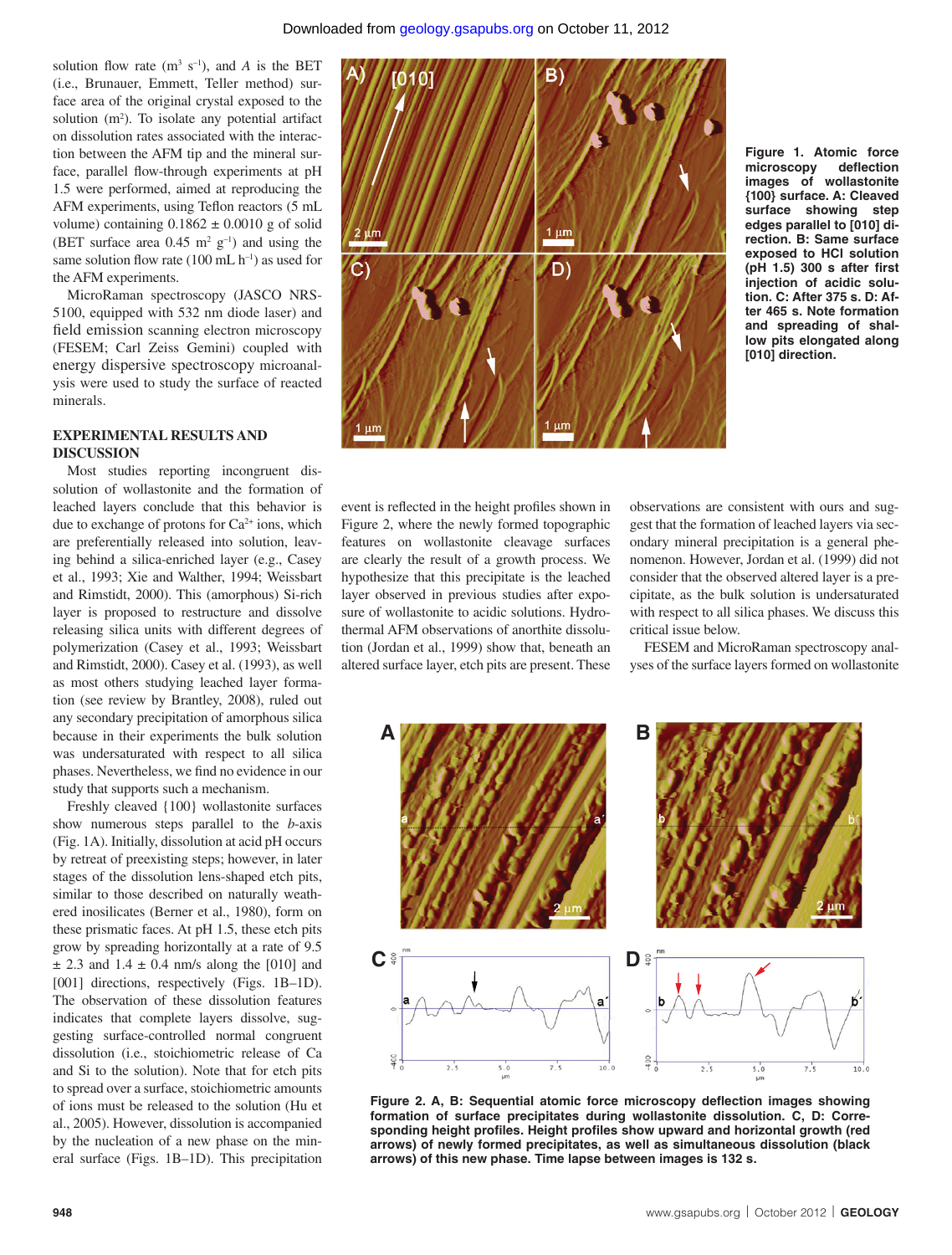after dissolution at acidic conditions confirm that the surface layer is Ca depleted, and most likely corresponds to amorphous silica (e.g., Casey et al., 1993) (see Fig. DR1 in the GSA Data Repository<sup>1</sup>), which could initially be a silica gel (King et al., 2011). The formation of this surface precipitate explains the fact that elemental ratios in the effluent solution are different from those of the solids, with higher Ca than Si concentration in the outflow, as reflected by the dissolution rates and Ca/Si ratios (Fig. 3). However, thermodynamic calculations performed using PHRE-EQC (database phreeqc.dat; http://wwwbrr. cr.usgs.gov/projects/GWC\_coupled/phreeqc/) indicate that effluent solutions are undersaturated with respect to amorphous silica at all pH tested, for both total Ca and the stoichiometric amount of Si, as well as the measured Si concentration (the saturation index with respect to amorphous silica varied from −0.3 to −1.23 during the flow-through experiments; Table DR1 in the Data Repository). We suggest that after an initial transient step of stoichiometric dissolution in which elements are released to the interfacial solution in stoichiometric proportions, the fluid in a boundary layer in contact with the mineral surface becomes supersaturated with respect to a secondary phase that then precipitates. The existence of such an interfacial fluid layer, defined by steep cation concentration gradients close to the surface of the mineral, was observed by Putnis et al. (2005) during mineral replacement reactions using real-time phase-shift interferometry. The formation of a silica surface precipitate results in the progressive coverage of the dissolving mineral surface. This would decrease the reactive surface area of the wollastonite, thus resulting in the observed continuous reduction in calcium flux during the course of the experiments (Fig. 3). Such a trend was also observed in a run where a crystal was subjected to dissolution in the AFM fluid cell at pH 5.9, 3, and 1.5 in successive steps. This, in addition to FESEM observations, confirms that fines or the consumption of highly reactive surface sites such as corners, step edges, or dislocations, often claimed to explain exponentially decreasing dissolution rates, do not fully explain our results. Furthermore, a linear dependence was observed between the logarithm of wollastonite dissolution rates and pH, with a slope of −0.48 at the early stages of dissolution, which is close to the theoretical reaction order (0.50) (see Fig. DR2). However, other published dissolution rates calculated after longer reaction times tend to show lower reaction orders, suggesting that at longer



Figure 3. Typical evolution of Ca and Si fluxes (mol cm<sup>-2</sup> s<sup>-1</sup>) in outflow solution during wollastonite dissolution experiment performed in Teflon flow-through reactors (Ca/Si ratios ver**sus time in inset). Initial solution pH of 1.5. (Detailed values of composition are in Table DR1 [see footnote 1].)**

reaction times a full coverage by a Si-rich surface layer can significantly affect dissolution kinetics. However, our study shows that at decreasing pH values, less-reactive faces begin to participate in the wollastonite dissolution process, as shown by FESEM. Because, like wollastonite, most abundant multicomponent rock-forming minerals are anisotropic, a similar pH-dependent effect should be expected. Furthermore, because most of these minerals form Si-enriched altered surface layers, the initial exponential decrease in dissolution rates typically shown during acid dissolution may be explained, at least in part, by the decrease in the reactive surface area associated with the progressive coverage of the dissolving mineral surface.

It is interesting that fluxes of dissolved elements during wollastonite dissolution experiments show short-term, coupled periodic oscillations superimposed on the longer term overall trends (Fig. 3). Similar findings have been made for other minerals showing nonstochiometric dissolution (such as dolomite; data not shown), thus suggesting that they do not simply result from errors in the measurements, but are due to a more fundamental process. To our knowledge, these oscillations have not been reported before during similar experiments, mainly because the oscillation period (several minutes) is significantly shorter than typical sampling times. We propose that the observed temporal evolution of the elemental fluxes can be explained assuming that the initial concentration gradient existing at the mineral-solution boundary layer will evolve due to the precipitation of secondary phases,

thereby varying the exposed reactive surface area of the mineral, as well as due to element diffusion toward the bulk solution. After a step of congruent dissolution and subsequent formation of a surface precipitate (reflected in a decrease in the measured elemental fluxes), diffusion from the boundary layer of fluid to the bulk solution results in the boundary layer becoming undersaturated with respect to the precipitating phase. This leads to its partial dissolution, increasing the flux of Si to the solution. Furthermore, this in turn increases the reactive surface area exposed to the solution and thereby fosters Ca release. This is confirmed by AFM observations showing that the newly formed surface layer continuously precipitates and redissolves as the dissolution of the wollastonite substrate progresses, as observed in the case of dolomite (Urosevic et al., 2012). Furthermore, this is clear evidence of the coupling between dissolution and precipitation processes in these systems. These considerations lead us to question whether a steady state may be reached in our system (and others), and what would be its nature.

#### **IMPLICATIONS**

We can speculate that the potential importance of our results extends to other multicomponent silicates or glasses in contact with acidic,  $CO_2$ -rich solutions. Thus, they may have implications for many Earth surface geochemical processes, including weathering and subsequent soil formation, evolution of climate, and the composition of the atmosphere and oceans, as well as important environmental and technological

<sup>1</sup> GSA Data Repository item 2012266, characterization of surface alteration layers, geochemistry of effluent solutions, and characterization of leached layers, is available online at www.geosociety.org/pubs /ft2012.htm, or on request from editing@geosociety .org or Documents Secretary, GSA, P.O. Box 9140, Boulder, CO 80301, USA.